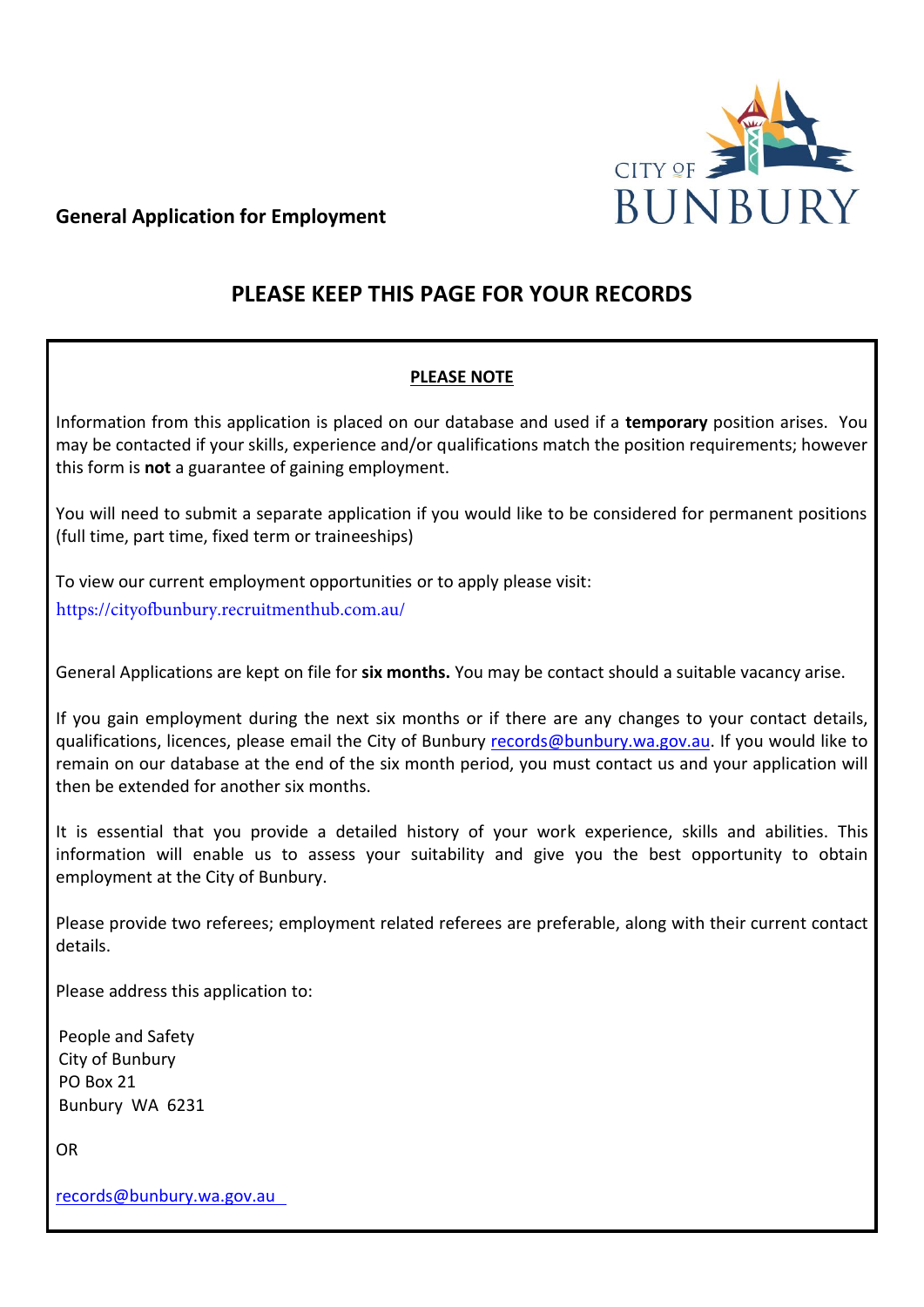

| <b>Personal Details</b>                                                                                                                                                                                  |  |  |
|----------------------------------------------------------------------------------------------------------------------------------------------------------------------------------------------------------|--|--|
|                                                                                                                                                                                                          |  |  |
|                                                                                                                                                                                                          |  |  |
|                                                                                                                                                                                                          |  |  |
|                                                                                                                                                                                                          |  |  |
|                                                                                                                                                                                                          |  |  |
|                                                                                                                                                                                                          |  |  |
|                                                                                                                                                                                                          |  |  |
|                                                                                                                                                                                                          |  |  |
| $\Box$ Yes<br>$\Box$ No<br>Do you hold a current WA Driver's Licence?                                                                                                                                    |  |  |
|                                                                                                                                                                                                          |  |  |
|                                                                                                                                                                                                          |  |  |
| Are you willing to provide a Police Clearance if requested? $\Box$ Yes<br>$\Box$ No                                                                                                                      |  |  |
| Are you aware of any illness, injury or disability which may preclude you from doing the duties of the position or which could<br>recur or be aggravated by the type of work for which you are applying? |  |  |
| П                                                                                                                                                                                                        |  |  |

| <b>Employment Interests</b>                                           |                                                                                                           |             |  |
|-----------------------------------------------------------------------|-----------------------------------------------------------------------------------------------------------|-------------|--|
|                                                                       | <b>Employment type you are interested in:</b> (Please indicate by ticking)                                |             |  |
| $\Box$ Casual                                                         | $\Box$ Temporary $\Box$ Full Time                                                                         | □ Part Time |  |
|                                                                       | If Casual or Part Time please specify days able to work and hours:                                        |             |  |
|                                                                       | $\Box$ Monday $\Box$ Tuesday $\Box$ Wednesday $\Box$ Thursday $\Box$ Friday $\Box$ Saturday $\Box$ Sunday |             |  |
|                                                                       |                                                                                                           |             |  |
| Areas of Employment you are interest in: (Please indicate by ticking) |                                                                                                           |             |  |
| $\Box$ Administration                                                 | $\Box$ Construction and Maintenance $\Box$ Horticulture/Parks $\Box$ Sport and Recreation                 |             |  |
| $\Box$ Library                                                        |                                                                                                           |             |  |
| OR                                                                    |                                                                                                           |             |  |
|                                                                       |                                                                                                           |             |  |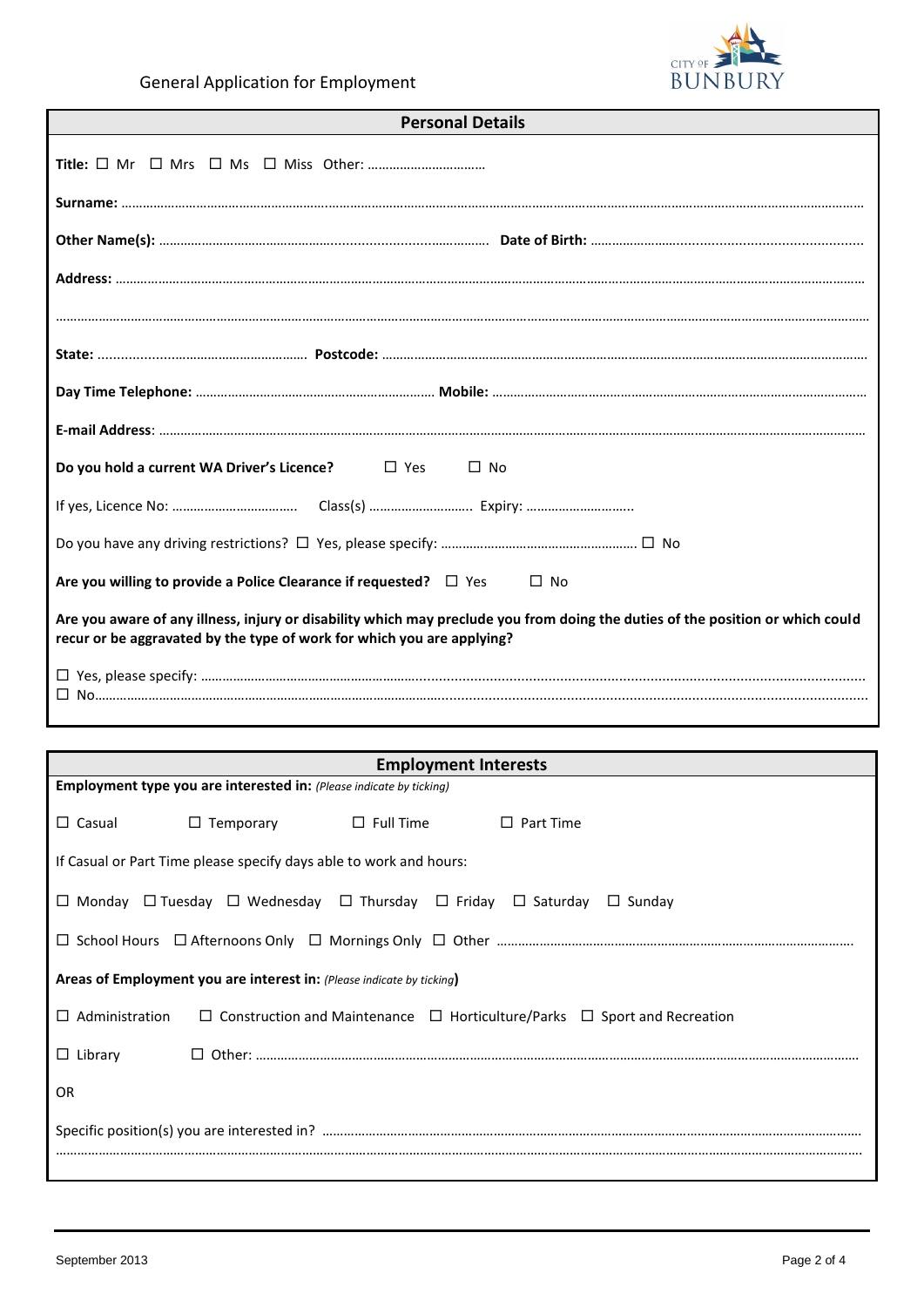

| Education and Training -Please complete this summary page and attach your resume |                                                                                                                                |                |  |
|----------------------------------------------------------------------------------|--------------------------------------------------------------------------------------------------------------------------------|----------------|--|
|                                                                                  | What education level and formal qualifications do you have? Please provide details of year completed, Educational Institutions |                |  |
| and qualification(s) gained.                                                     |                                                                                                                                |                |  |
| <b>Educational Institution</b>                                                   | Qualifications                                                                                                                 | Year Completed |  |
|                                                                                  |                                                                                                                                |                |  |
|                                                                                  |                                                                                                                                |                |  |
|                                                                                  |                                                                                                                                |                |  |
|                                                                                  |                                                                                                                                |                |  |
|                                                                                  |                                                                                                                                |                |  |
|                                                                                  |                                                                                                                                |                |  |
|                                                                                  |                                                                                                                                |                |  |
|                                                                                  |                                                                                                                                |                |  |

| <b>Employment History</b>                                        |          |                                   |                    |
|------------------------------------------------------------------|----------|-----------------------------------|--------------------|
| Include details of work experience, recording most recent first. |          |                                   |                    |
| Employer                                                         | Position | Period                            | Reason for Leaving |
|                                                                  |          | //                                |                    |
|                                                                  |          | to                                |                    |
|                                                                  |          | $// \label{1}$                    |                    |
|                                                                  |          | //                                |                    |
|                                                                  |          | to                                |                    |
|                                                                  |          | $// \label{1}$                    |                    |
|                                                                  |          | //                                |                    |
|                                                                  |          | to                                |                    |
|                                                                  |          | $\dots \dots /\dots \dots /\dots$ |                    |
|                                                                  |          | //                                |                    |
|                                                                  |          | to                                |                    |
|                                                                  |          | $// \label{1}$                    |                    |
|                                                                  |          | //                                |                    |
|                                                                  |          | to                                |                    |
|                                                                  |          | //                                |                    |

| Please ensure all details are current and correct. Preferably use referees who have supervised your past work or who supply<br>information on your relevant skills and experience. |  |
|------------------------------------------------------------------------------------------------------------------------------------------------------------------------------------|--|
|                                                                                                                                                                                    |  |
|                                                                                                                                                                                    |  |
|                                                                                                                                                                                    |  |
|                                                                                                                                                                                    |  |
|                                                                                                                                                                                    |  |
|                                                                                                                                                                                    |  |
|                                                                                                                                                                                    |  |
|                                                                                                                                                                                    |  |